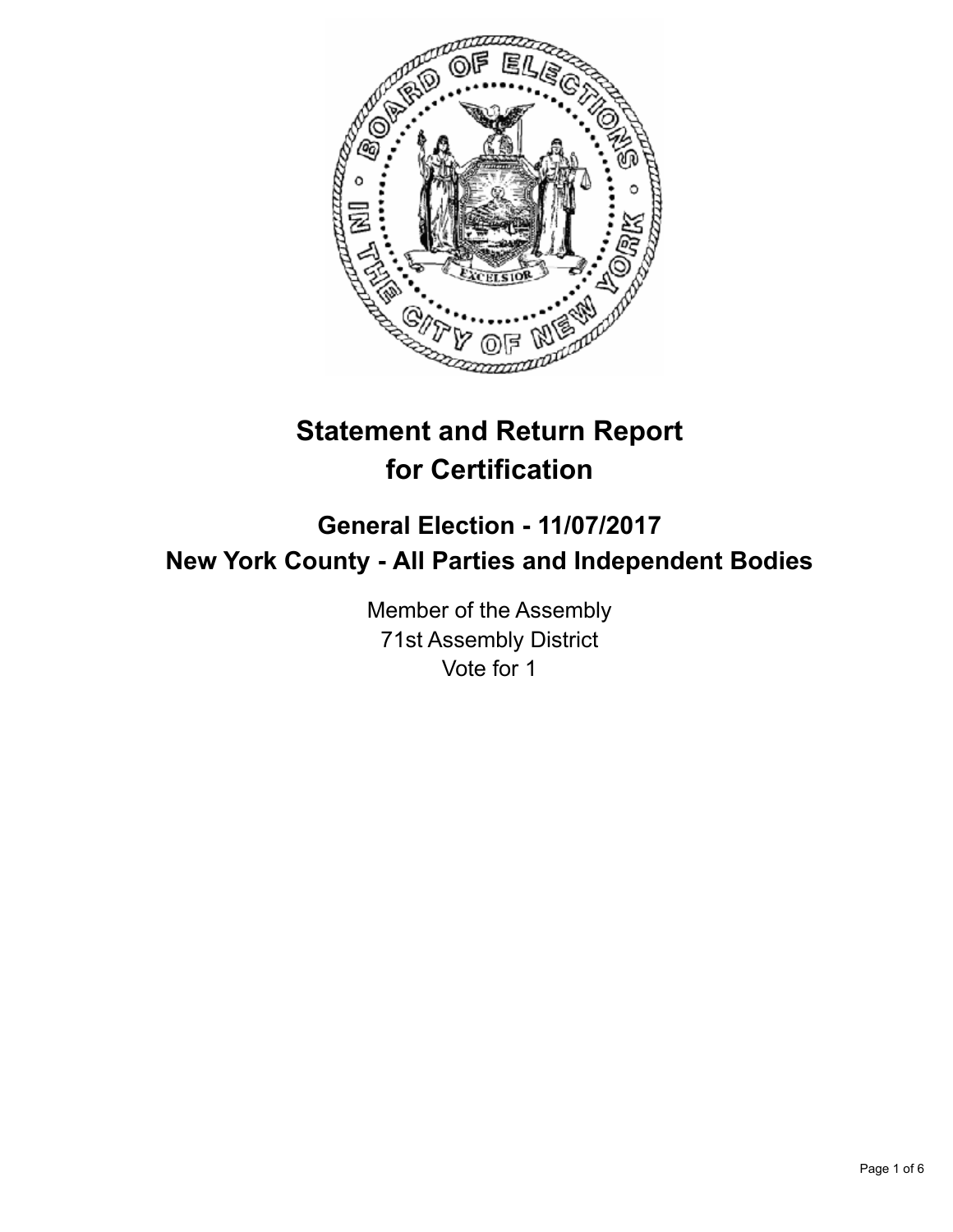

## **Assembly District 71**

| PUBLIC COUNTER                                           | 21,654                  |
|----------------------------------------------------------|-------------------------|
| <b>MANUALLY COUNTED EMERGENCY</b>                        | 0                       |
| ABSENTEE / MILITARY                                      | 513                     |
| <b>AFFIDAVIT</b>                                         | 356                     |
| <b>Total Ballots</b>                                     | 22,523                  |
| Less - Inapplicable Federal/Special Presidential Ballots | 0                       |
| <b>Total Applicable Ballots</b>                          | 22,523                  |
| ALFRED TAYLOR (DEMOCRATIC)                               | 16,153                  |
| ALFRED TAYLOR (WORKING FAMILIES)                         | 1,673                   |
| ADAM LELYRELD (WRITE-IN)                                 | 1                       |
| ALLISON SWIHART (WRITE-IN)                               | 1                       |
| AMANDA BREWSTER (WRITE-IN)                               | 1                       |
| ANDRE DUNN (WRITE-IN)                                    | 1                       |
| ANTHONY S. THOMAS (WRITE-IN)                             | 1                       |
| ANTHONY WHITE (WRITE-IN)                                 | 1                       |
| ANTONIA RUIZ (WRITE-IN)                                  | 1                       |
| BERNIE SANDERS (WRITE-IN)                                | $\overline{\mathbf{c}}$ |
| <b>BRIAN BRENNAN (WRITE-IN)</b>                          | 1                       |
| BRIAN J. DISTELBERG (WRITE-IN)                           | 2                       |
| <b>BRUCE ROBERTSON (WRITE-IN)</b>                        | $\mathbf{1}$            |
| CAMERON BRADFORD (WRITE-IN)                              | 1                       |
| CYNDI LAUPER (WRITE-IN)                                  | 1                       |
| DEBORAH CARDONA (WRITE-IN)                               | 1                       |
| DENNY FARRELL (WRITE-IN)                                 | 1                       |
| DONALD TRUMP (WRITE-IN)                                  | 1                       |
| DYLAN STEIN (WRITE-IN)                                   | 1                       |
| FRENCH STEPHEN NIXON (WRITE-IN)                          | 1                       |
| <b>GREGORY LEHMAN (WRITE-IN)</b>                         | 1                       |
| HAROLD JOHNSON (WRITE-IN)                                | 1                       |
| HARVEY WALETZKO (WRITE-IN)                               | 1                       |
| HEATHER ROSENBAUM (WRITE-IN)                             | 1                       |
| HERMAN FERRELL (WRITE-IN)                                | 1                       |
| JOHN F. RUDY (WRITE-IN)                                  | 1                       |
| JOHN JOHNSON (WRITE-IN)                                  | 1                       |
| JOHN TONIOLO (WRITE-IN)                                  | 1                       |
| JOSEPH LALHEIROS (WRITE-IN)                              | 1                       |
| <b>JOSUA GOLDBERG (WRITE-IN)</b>                         | 1                       |
| JOSUE PEREZ (WRITE-IN)                                   | 1                       |
| JUAN DE LA ROSA (WRITE-IN)                               | 1                       |
| JUAN IGNACIA ROSA (WRITE-IN)                             | 1                       |
| <b>JUAN ROSA (WRITE-IN)</b>                              | 6                       |
| KAREN JUDGE (WRITE-IN)                                   | 1                       |
| KYLE ISHMAEL (WRITE-IN)                                  | 2                       |
| LEO ROSENSTOCK (WRITE-IN)                                | 1                       |
| LUIS TEGADA (WRITE-IN)                                   | 4                       |
| LUIS TEJADA (WRITE-IN)                                   | 1                       |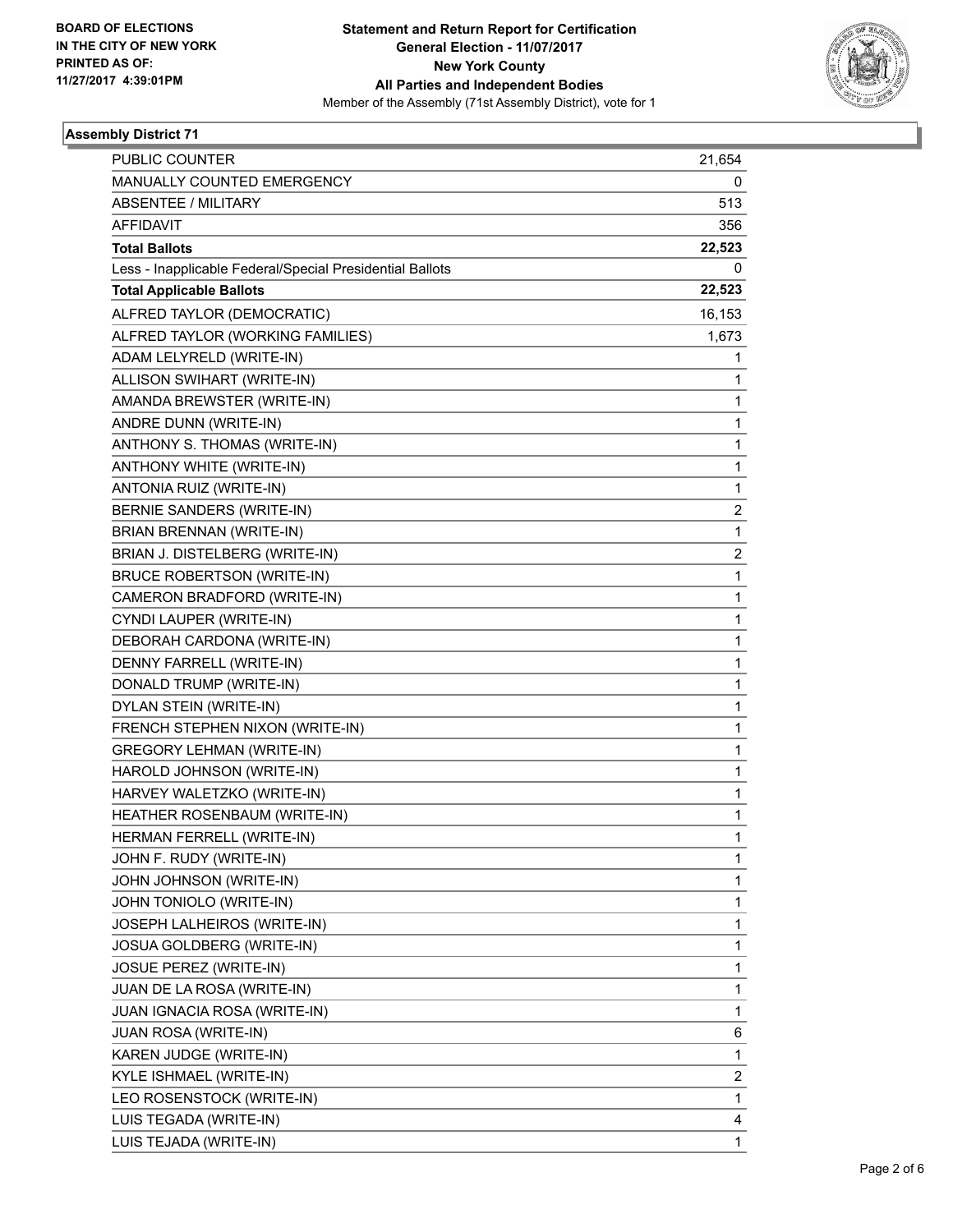

## **Assembly District 71**

| MARY PANNEL (WRITE-IN)                    | 1            |
|-------------------------------------------|--------------|
| MAX KAFKA (WRITE-IN)                      | 1            |
| MELISSA JANE KRONFELD (WRITE-IN)          | $\mathbf 1$  |
| MICAH LASHER (WRITE-IN)                   | 1            |
| MICHAEL LOGSDON (WRITE-IN)                | 1            |
| MICHELLE NOANAN (WRITE-IN)                | 1            |
| MICHELLE OBAMA (WRITE-IN)                 | 2            |
| MIKE LOPES (WRITE-IN)                     | $\mathbf{1}$ |
| MOSHE D. BEROW (WRITE-IN)                 | $\mathbf{1}$ |
| NELL W. FAY (WRITE-IN)                    | 1            |
| NOBLES CRAWFORD (WRITE-IN)                | $\mathbf 1$  |
| PIXEL GOLDBERG (WRITE-IN)                 | 1            |
| PREET BHARARA (WRITE-IN)                  | 1            |
| RALPH NADER (WRITE-IN)                    | 1            |
| RASHID SANNI (WRITE-IN)                   | 1            |
| RISA GERSON (WRITE-IN)                    | $\mathbf{1}$ |
| ROBERT JACKSON (WRITE-IN)                 | 6            |
| ROBERT PRESLEY (WRITE-IN)                 | 1            |
| ROBERTA BALDINI (WRITE-IN)                | $\mathbf{1}$ |
| ROGER SMITH (WRITE-IN)                    | $\mathbf{1}$ |
| SENELTOR OBRIEN (WRITE-IN)                | 1            |
| SETH GUTHARTZ (WRITE-IN)                  | $\mathbf{1}$ |
| SHELDON SILVER (WRITE-IN)                 | 1            |
| SIDNEY A. STMOSS (WRITE-IN)               | 1            |
| STANLEY FRITZ (WRITE-IN)                  | $\mathbf{1}$ |
| STEPHEN MAHE (WRITE-IN)                   | 1            |
| TED LENOX (WRITE-IN)                      | 1            |
| THEO CHINO (WRITE-IN)                     | 1            |
| UNATTRIBUTABLE WRITE-IN (WRITE-IN)        | 23           |
| UNCOUNTED WRITE-IN PER STATUTE (WRITE-IN) | 1            |
| <b>Total Votes</b>                        | 17,932       |
| Unrecorded                                | 4,591        |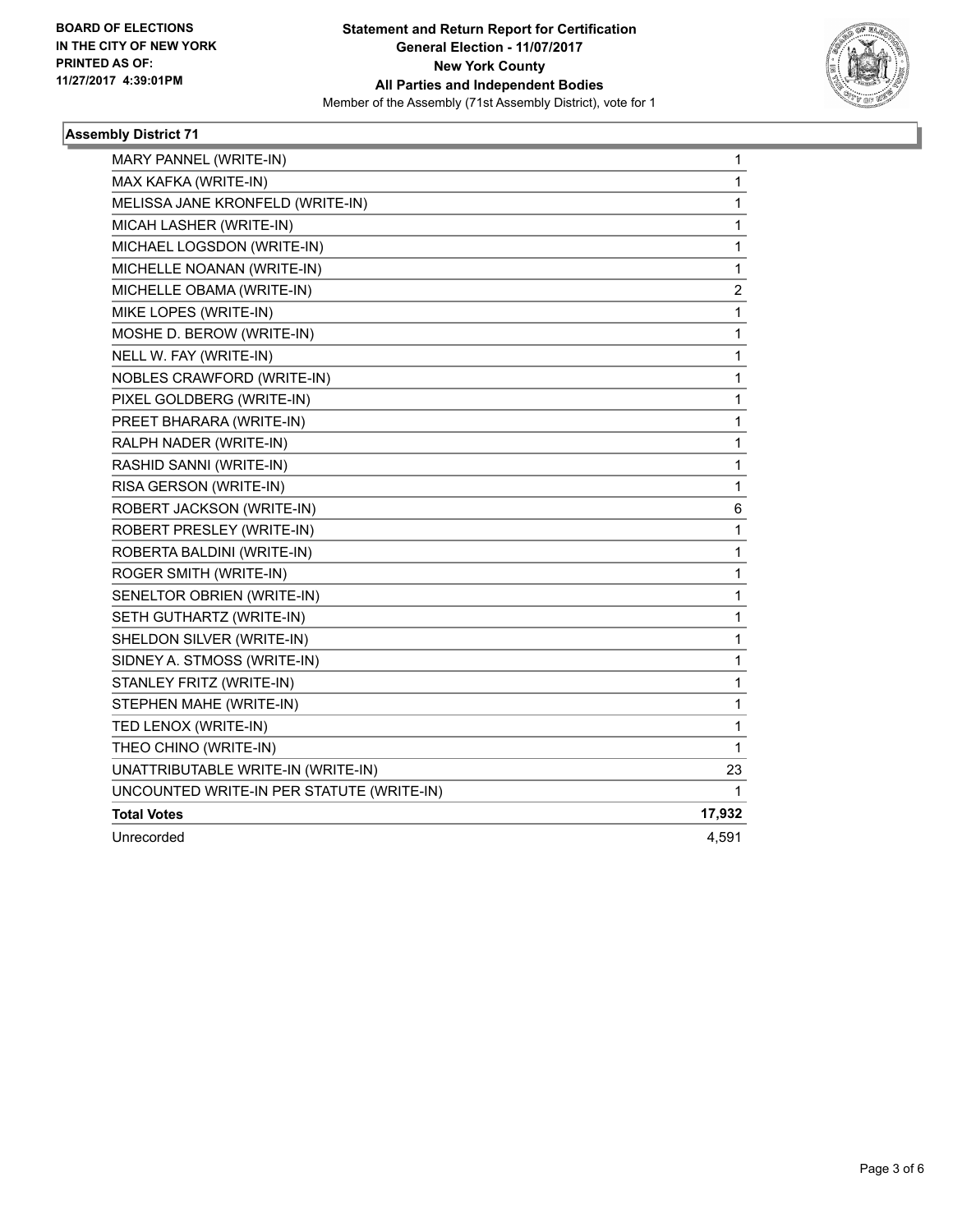

#### **Total for Member of the Assembly (71st Assembly District) - New York County**

| PUBLIC COUNTER                                           | 21,654       |
|----------------------------------------------------------|--------------|
| MANUALLY COUNTED EMERGENCY                               | 0            |
| <b>ABSENTEE / MILITARY</b>                               | 513          |
| AFFIDAVIT                                                | 356          |
| <b>Total Ballots</b>                                     | 22,523       |
| Less - Inapplicable Federal/Special Presidential Ballots | 0            |
| <b>Total Applicable Ballots</b>                          | 22,523       |
| ALFRED TAYLOR (DEMOCRATIC)                               | 16,153       |
| ALFRED TAYLOR (WORKING FAMILIES)                         | 1,673        |
| ADAM LELYRELD (WRITE-IN)                                 | 1            |
| ALLISON SWIHART (WRITE-IN)                               | 1            |
| AMANDA BREWSTER (WRITE-IN)                               | 1            |
| ANDRE DUNN (WRITE-IN)                                    | $\mathbf{1}$ |
| ANTHONY S. THOMAS (WRITE-IN)                             | 1            |
| ANTHONY WHITE (WRITE-IN)                                 | 1            |
| ANTONIA RUIZ (WRITE-IN)                                  | 1            |
| BERNIE SANDERS (WRITE-IN)                                | 2            |
| BRIAN BRENNAN (WRITE-IN)                                 | $\mathbf{1}$ |
| BRIAN J. DISTELBERG (WRITE-IN)                           | 2            |
| <b>BRUCE ROBERTSON (WRITE-IN)</b>                        | 1            |
| CAMERON BRADFORD (WRITE-IN)                              | 1            |
| CYNDI LAUPER (WRITE-IN)                                  | 1            |
| DEBORAH CARDONA (WRITE-IN)                               | 1            |
| DENNY FARRELL (WRITE-IN)                                 | 1            |
| DONALD TRUMP (WRITE-IN)                                  | 1            |
| DYLAN STEIN (WRITE-IN)                                   | 1            |
| FRENCH STEPHEN NIXON (WRITE-IN)                          | 1            |
| <b>GREGORY LEHMAN (WRITE-IN)</b>                         | 1            |
| HAROLD JOHNSON (WRITE-IN)                                | 1            |
| HARVEY WALETZKO (WRITE-IN)                               | 1            |
| HEATHER ROSENBAUM (WRITE-IN)                             | 1            |
| HERMAN FERRELL (WRITE-IN)                                | $\mathbf{1}$ |
| JOHN F. RUDY (WRITE-IN)                                  | 1            |
| JOHN JOHNSON (WRITE-IN)                                  | 1            |
| JOHN TONIOLO (WRITE-IN)                                  | 1            |
| JOSEPH LALHEIROS (WRITE-IN)                              | 1            |
| JOSUA GOLDBERG (WRITE-IN)                                | 1            |
| JOSUE PEREZ (WRITE-IN)                                   | 1            |
| JUAN DE LA ROSA (WRITE-IN)                               | 1            |
| JUAN IGNACIA ROSA (WRITE-IN)                             | 1            |
| JUAN ROSA (WRITE-IN)                                     | 6            |
| KAREN JUDGE (WRITE-IN)                                   | 1            |
| KYLE ISHMAEL (WRITE-IN)                                  | 2            |
| LEO ROSENSTOCK (WRITE-IN)                                | 1            |
| LUIS TEGADA (WRITE-IN)                                   | 4            |
| LUIS TEJADA (WRITE-IN)                                   | $\mathbf{1}$ |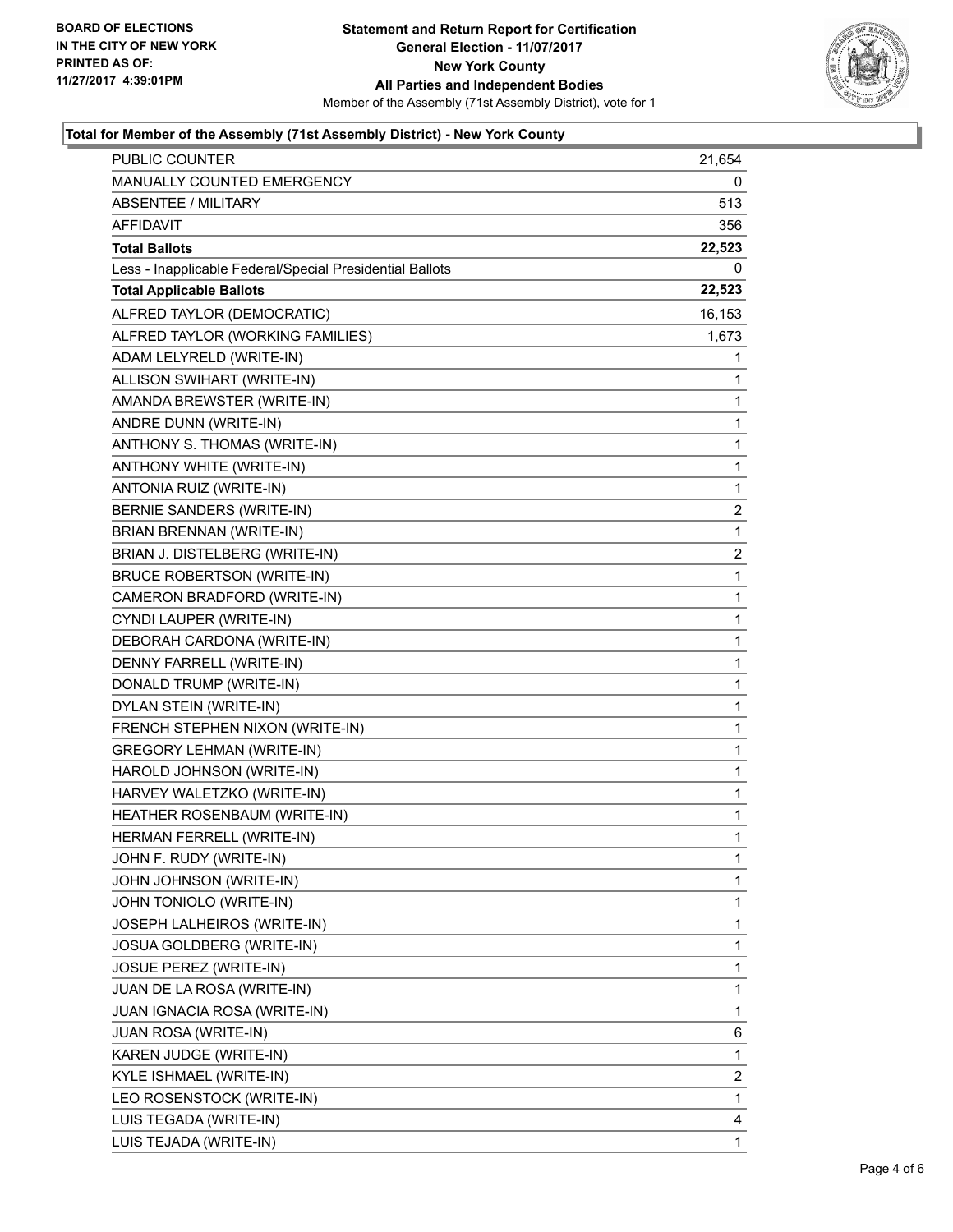

#### **Total for Member of the Assembly (71st Assembly District) - New York County**

| MARY PANNEL (WRITE-IN)                    | 1            |
|-------------------------------------------|--------------|
| MAX KAFKA (WRITE-IN)                      | 1            |
| MELISSA JANE KRONFELD (WRITE-IN)          | 1            |
| MICAH LASHER (WRITE-IN)                   | 1            |
| MICHAEL LOGSDON (WRITE-IN)                | $\mathbf{1}$ |
| MICHELLE NOANAN (WRITE-IN)                | $\mathbf 1$  |
| MICHELLE OBAMA (WRITE-IN)                 | 2            |
| MIKE LOPES (WRITE-IN)                     | 1            |
| MOSHE D. BEROW (WRITE-IN)                 | $\mathbf{1}$ |
| NELL W. FAY (WRITE-IN)                    | $\mathbf 1$  |
| NOBLES CRAWFORD (WRITE-IN)                | 1            |
| PIXEL GOLDBERG (WRITE-IN)                 | 1            |
| PREET BHARARA (WRITE-IN)                  | 1            |
| RALPH NADER (WRITE-IN)                    | 1            |
| RASHID SANNI (WRITE-IN)                   | 1            |
| RISA GERSON (WRITE-IN)                    | $\mathbf{1}$ |
| ROBERT JACKSON (WRITE-IN)                 | 6            |
| ROBERT PRESLEY (WRITE-IN)                 | $\mathbf{1}$ |
| ROBERTA BALDINI (WRITE-IN)                | 1            |
| ROGER SMITH (WRITE-IN)                    | 1            |
| SENELTOR OBRIEN (WRITE-IN)                | 1            |
| SETH GUTHARTZ (WRITE-IN)                  | $\mathbf 1$  |
| SHELDON SILVER (WRITE-IN)                 | 1            |
| SIDNEY A. STMOSS (WRITE-IN)               | 1            |
| STANLEY FRITZ (WRITE-IN)                  | 1            |
| STEPHEN MAHE (WRITE-IN)                   | 1            |
| TED LENOX (WRITE-IN)                      | 1            |
| THEO CHINO (WRITE-IN)                     | 1            |
| UNATTRIBUTABLE WRITE-IN (WRITE-IN)        | 23           |
| UNCOUNTED WRITE-IN PER STATUTE (WRITE-IN) | 1            |
| <b>Total Votes</b>                        | 17,932       |
| Unrecorded                                | 4.591        |